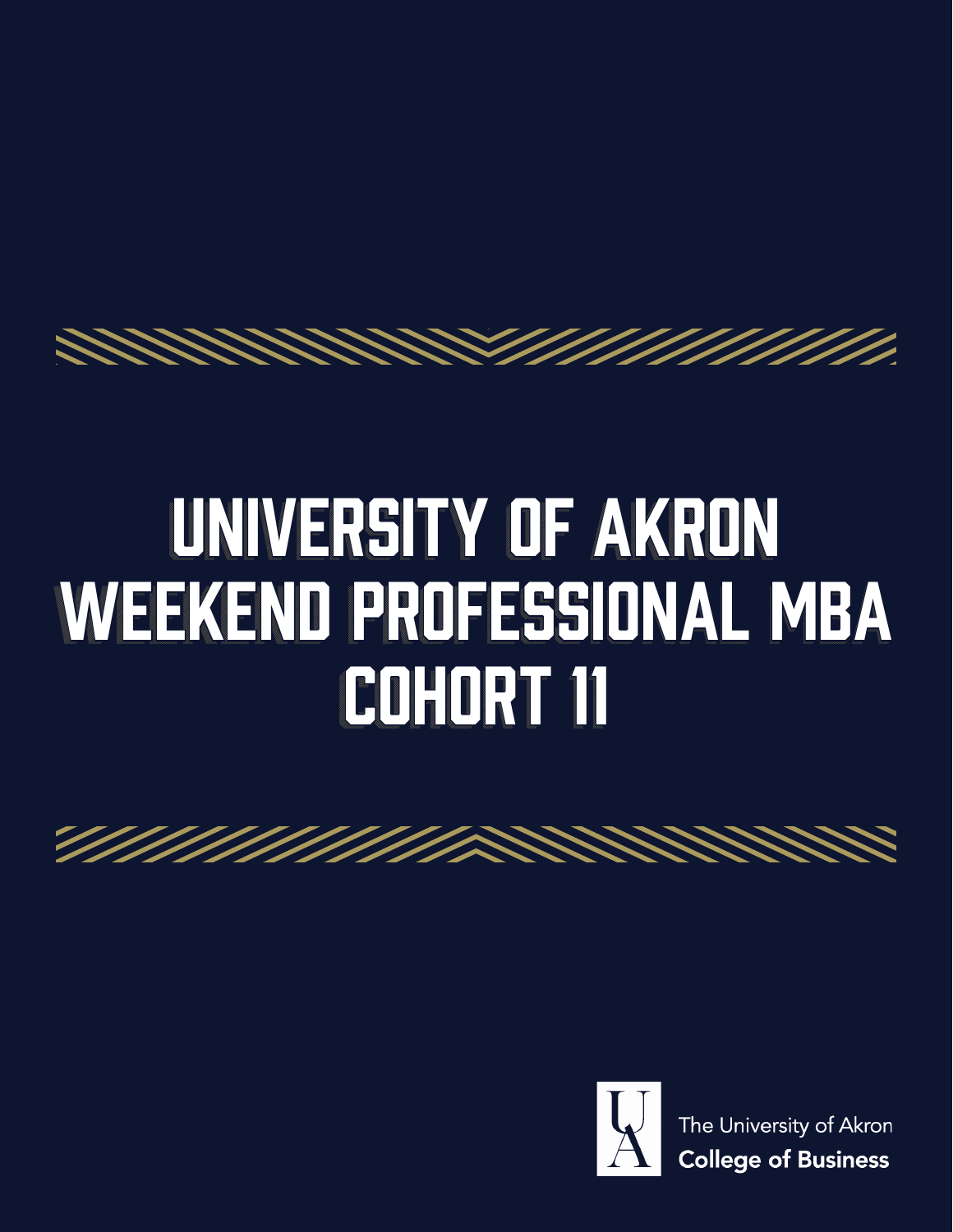

# Michelle Bisson **VICE PRESIDENT OF MARKET-ING AND COMMUNICATIONS**

*Summa Health* **Undergraduate Degree:** Advertising **Undergraduate Institution:**  Kent State University



# Michelle Jenson

#### **DATA SYSTEMS SPECIALIST**

*University of Akron* **Undergraduate Degree:**  Organizational Supervision **Undergraduate Institution:** University of Akron



# Stacy Boyd **MARKET DIRECTOR** *Mars Horsecare*

**Undergraduate Degree:**  Marketing Management **Undergraduate Institution:**  Malone College



### Claudia Kaeberlein **DIRECTOR OF DEVELOPMENT**

*University of Akron* **Undergraduate Degree:**  Communications **Undergraduate Institution:** University of Akron



# Jhena Fajt **PRE- AWARD GRANTS ADMINISTRATOR**

*Summa Health* **Undergraduate Degree:** Marketing, Biology **Undergraduate Institution:**  Wittenberg University



#### Shannon McKnight **COORDINATOR STUDENT SUCCESS ADMINISTRATION**

*University of Akron* **Undergraduate Degree:**  Psychology **Undergraduate Institution:**  Georgian Court University



#### Jonah Green **MANAGER OF SALES OPERATIONS**

*State Industrial Products* **Undergraduate Degree:** Economics **Undergraduate Institution:**  Ohio University



#### Tiffany Moffat **GENERAL MANAGER**

*Neutron Industries* **Undergraduate Degree:**  Bachelor of Business Administration, Marketing **Undergraduate Institution:** San Diego University